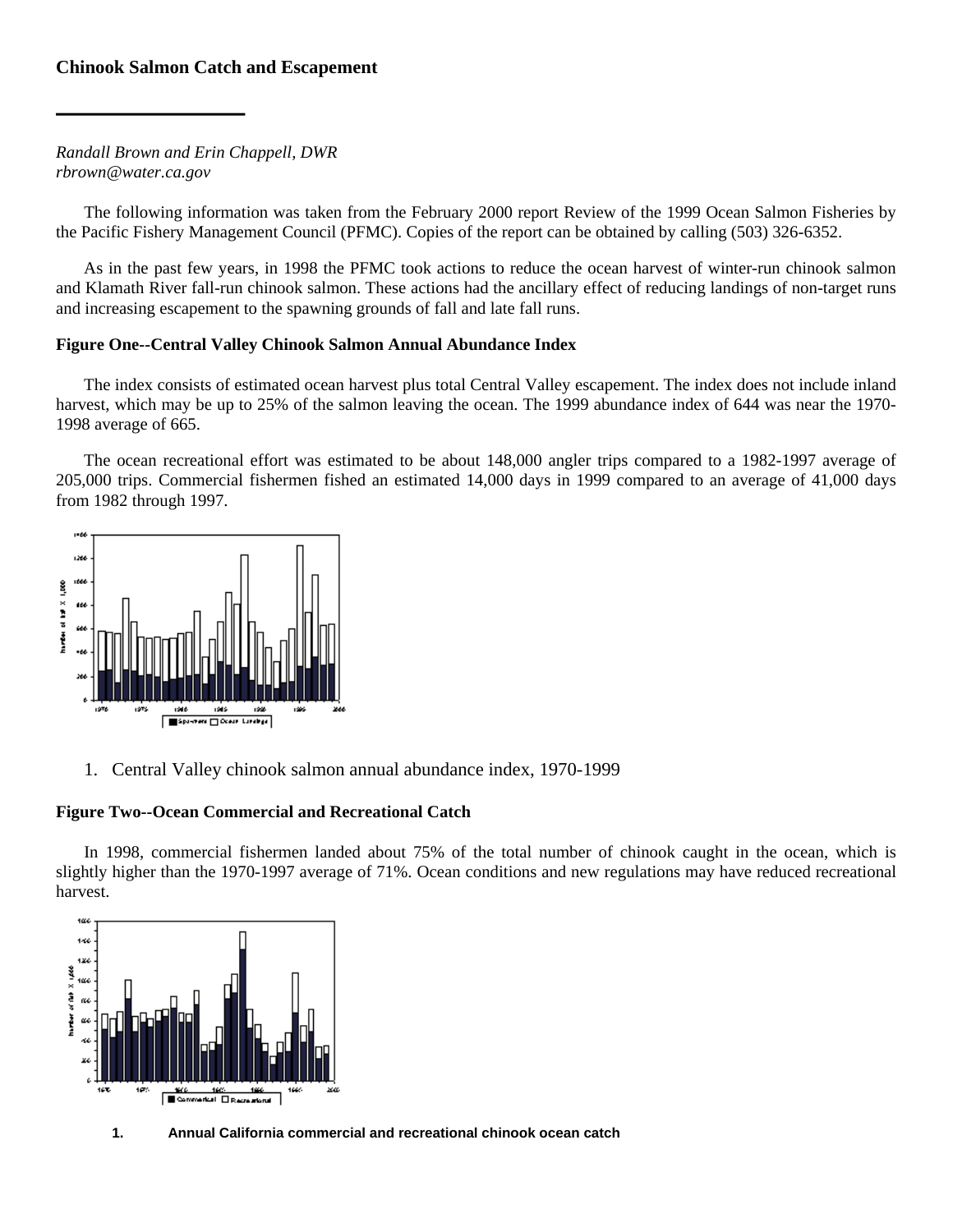The estimated 1999 ocean harvest index of 52% is the second lowest during the period of record and is significantly lower than the indices in from about 74% to 79% seen from about 1985 through 1995.

### **Figure Three--Ocean Harvest Index**

The ocean harvest index consists of the estimated ocean harvest divided by the sum of the ocean harvest and total Central Valley escapement. It does not include inland harvest.



#### **1. Central Valley chinook salmon Ocean Harvest Index, 1970-1999**

As mentioned earlier, the lower ocean harvest is likely due to harvest regulations to protect winter-run chinook and Klamath fall-run chinook. Some economic factors may be coming into play as pen-reared Atlantic salmon make up a larger portion of the fresh salmon market.

# **Figures Four and Five--Sacramento Valley Escapement**

The 1999 natural and hatchery chinook runs to Sacramento River mainstem and tributary streams and hatcheries were among the strongest seen since 1970.

The good escapement was at least in part due to the reduction in ocean catch. Most of the escapement was to the Feather and American rivers and Battle Creek--streams that have major fall-run hatcheries. The 1999 total escapement of over 300,000 spawners exceeded the PFMC's spawning escapement goal of between 122,000 and 180,000 adults. This estimate includes hatchery and naturally spawning fish.

The strength of the 1999 escapement is further demonstrated in Figure 5, which indicates that the natural escapement was the second highest for the period of record. Natural escapement includes adult salmon that were of direct hatchery origin but spawned in the streams instead of entering the hatchery.

Escapement (spawning ground) counts are essential indicators of the impacts of salmon management and effects of natural habitat variation. The counts generally have wide error bars. The IEP's Central Valley Salmonid Team is convening a June 2000 escapement workshop to evaluate existing estimating techniques and recommend improvements.



**1. Annual fall-run escapement to Sacramento River and major tributaries, natural and hatchery contribution**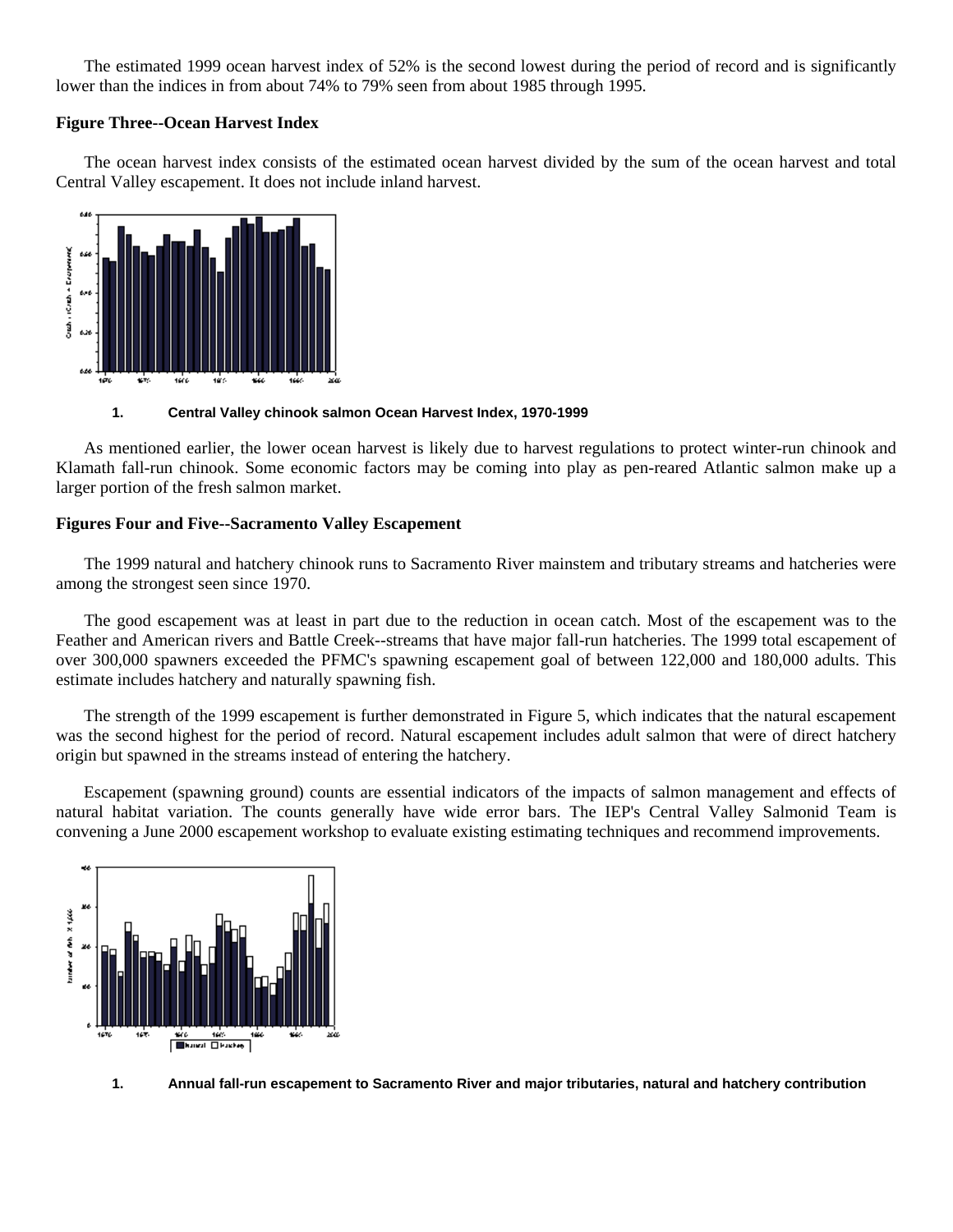

# **1. Annual natural fall-run cohort escapement to Sacramento River and major tributaries**

# **Figure Six--American River Escapement**



### **1. Annual fall-run escapement to American River, natural and hatchery contribution**

The 1999 escapement to the American River was the fifth strong year in a row and the fourth highest year in the 1970- 1998 period of record. Note that all production from the Nimbus Hatchery is trucked to near Carquinez Strait for release as smolts.

# **Figure Seven--Feather River Escapement**

The 1999 escapement to the Feather River was good, but not exceptional. Similar to the American River's Nimbus Hatchery, the entire production from the Feather River Hatchery is trucked to near Carquinez Strait for release.

DWR continues to tag more than one million Feather River Hatchery spring-run and fall-run juveniles each year to help determine the hatchery's contribution to catch, spawning, and straying. This spring DWR has a target of tagging 200,000 naturally spawned juveniles as they emigrate the reaches below the fish barrier dam and it appears the target will be reached.



#### **1. Annual fall-run escapement to Feather River, natural and hatchery contribution**

Feather River escapement to the Feather River Hatchery includes what are now called spring-run chinook. Through the use of a new set of microsatellite markers, UC Davis geneticists will soon be able to determine if there is a genotypic spring run to the hatchery. Use of existing markers, which work best for winter run, indicates that hatchery fall and spring "runs" are genetically identical.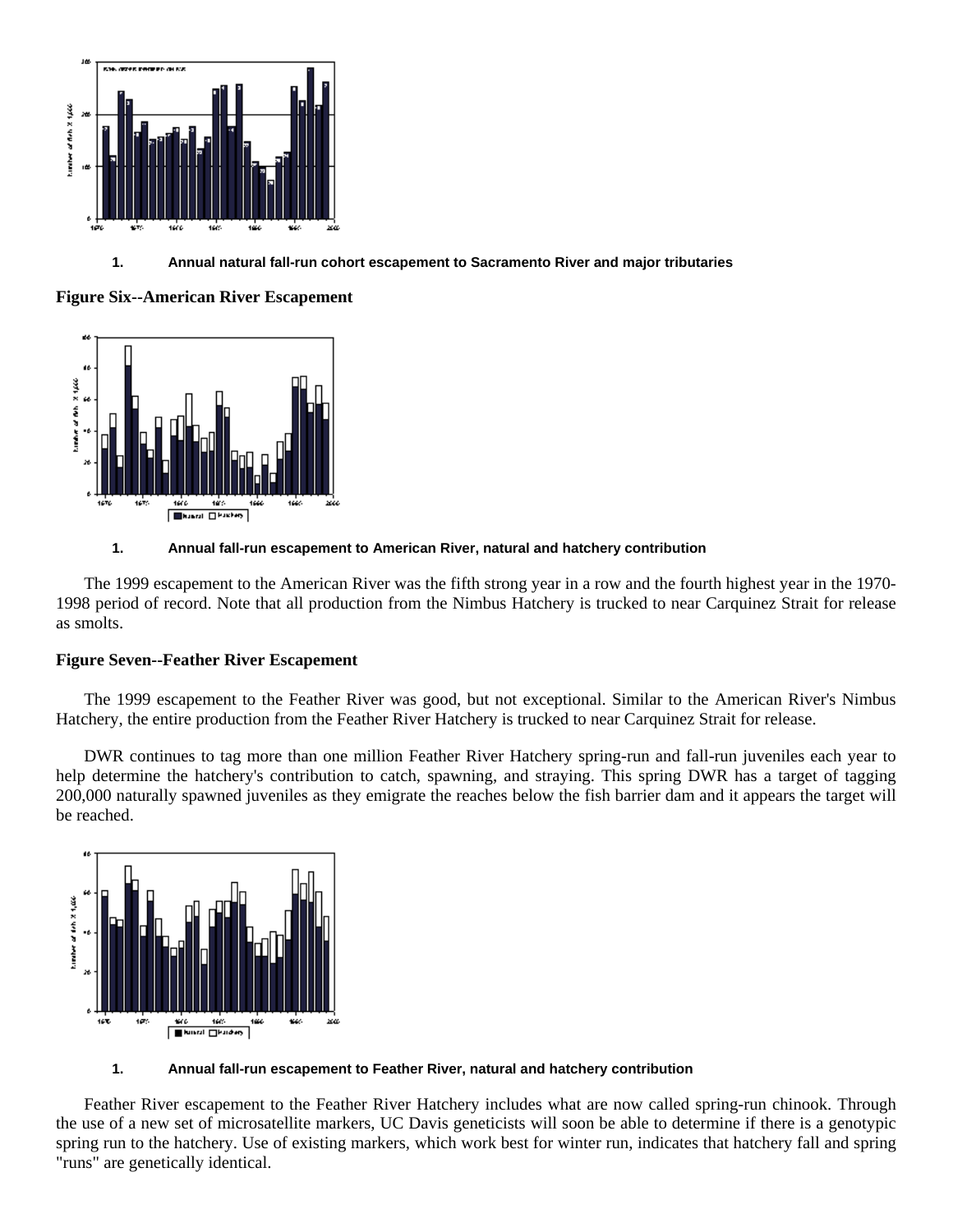### **Figure Eight--Fall-run Chinook Salmon Escapement to the Yuba River**

Earlier data have indicated that Yuba River fall-run chinook are a naturally spawning run with little input from Feather River Hatchery strays. The tagging program now underway on the Feather River and the recovery of tagged salmon on the spawning grounds will be used to help determine the source of fall-run chinook spawning in the Yuba River. Whatever the source of the fish, the 1999 escapement was again quite good.

State Water Resource Board hearings and potential restoration and other measures in the Yuba River watershed have increased the need for more information on Yuba River salmon and steelhead runs. Studies to be conducted over the next several years will lead to increased understanding of these runs.



**1. Annual natural fall-run escapement to Yuba River** 

### **Figure Nine--Escapement to the San Joaquin System**

Although 1999 was the fourth consecutive year with reasonably good escapement to San Joaquin tributaries, it was not as good as might be expected based on flow: escapement data from past records (Figure 9). The relatively low numbers of returning adults are in spite of the lower ocean harvest.

Preliminary genetic information indicates that San Joaquin fall run cannot be distinguished from other Central Valley fall runs. DFG received a CALFED grant to further investigate the genetics of San Joaquin stocks spawning in the main tributaries. Dr. Bernie May of UC Davis will do the work.



#### **1. Annual fall-run escapement to the San Joaquin River system, natural and hatchery contribution**

### **Figures Ten and Eleven--Spring-run Chinook Salmon Escapement**

In 1998, the California Fish and Game Commission listed spring-run chinook as threatened. NMFS listed spring run as threatened in 1999.

Figure 10 includes those spring run estimated to have spawned in the mainstem Sacramento River. The trend of low, in-river spawning, which began in 1991, continues.